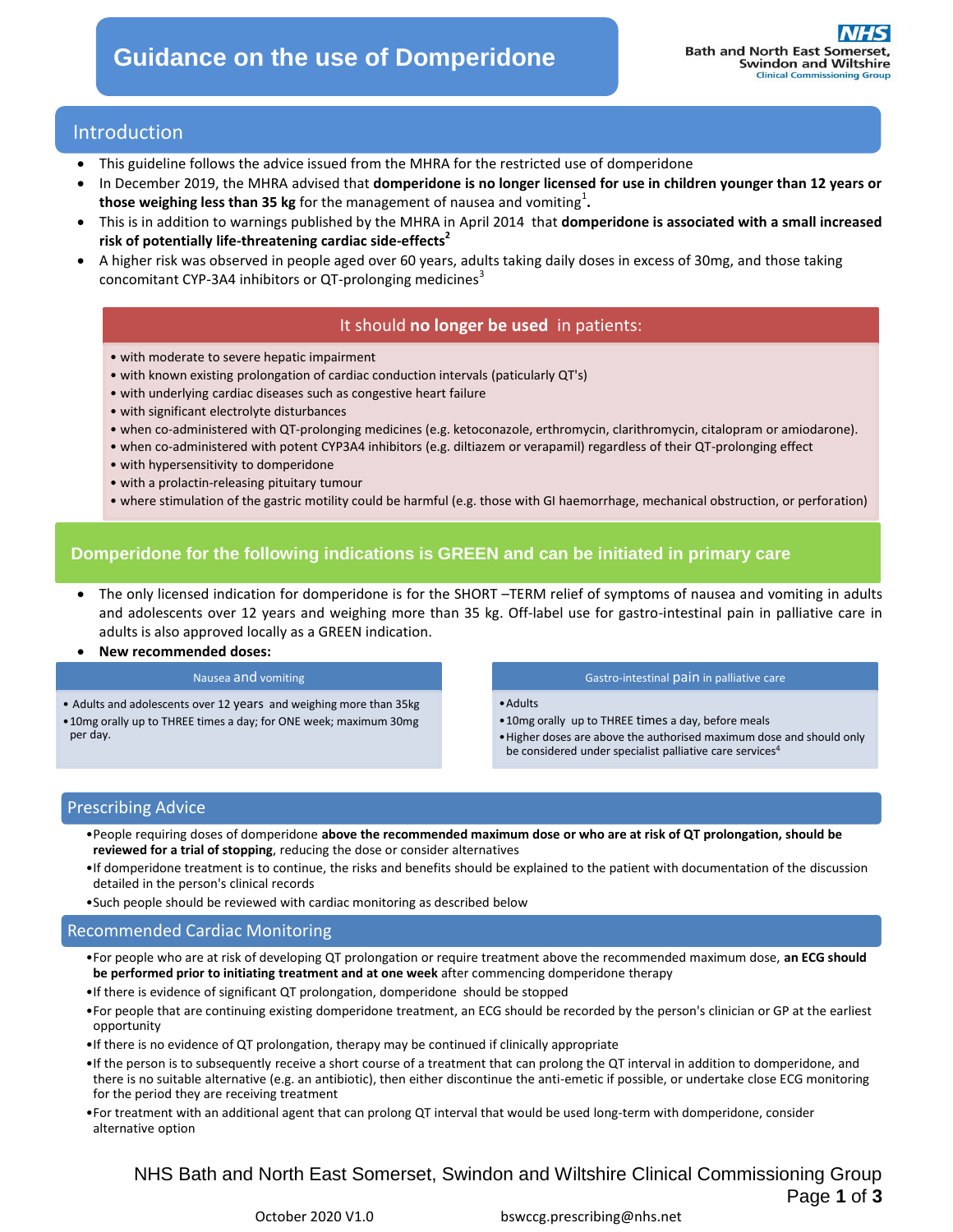Following the MHRA advice, the use of domperidone for the following **unlicensed indications** is now AMBER so should be specialist initiated

- •Domperidone is used for a variety of unlicensed and other indications not covered directly by the MHRA's advice
- •A review for all people receiving long-term domperidone should be undertaken and consideration of a trial withdrawal in conjunction with optimising other treatment options
- •The following are the main conditions where documentation of **off-licence use of domperidone needs to be recorded in medical notes and the patient should be informed:**

### 1. Adults with gastro-oesophageal reflux disease, dyspepsia or gastroparesis

- Not recommended for use as a prokinetic. Do not offer domperidone to treat GOR or GORD without seeking specialist advice and taking into account their potential to cause adverse events.
- •For people with type 2 diabetes and gastroparesis, domperidone may benefit some people but prescribers must take into account its safety profile, in particular its cardiac risk and potential interactions<sup>5</sup>

### 2. Adults receiving chemo-therapy for the prevention of nausea and vomiting

•Domperidone at the lowest effective dose for the shortest possible duration may be considered for chemo induced nausea and vomiting<sup>6</sup> •Patients that require high dose domperidone should be reviewed by a specialist oncologist and records of an informed decision should be documented in the person's notes after explaining the risks and benefits

- •If continued supplies are to be prescribed by the person's GP, a letter of recommendation of the higher dose should be forwarded to the respective GP surgery
- •The risk for developing QT-prolongation should be considered with ECG monitoring as described above

### 3. Children with gastro-oesophageal reflux disease

#### •**Do not offer domperidone to treat GOR or GORD unless all of the following are met<sup>7</sup> ;**

- •1. The potential benefits outweigh the risk of adverse events
- •2. Other interventions have been tried
- •3. There is a specialist paediatric healthcare professional agreement for its use

4. Use in nursing mothers to promote lactation

•There is limited robust evidence for the unlicensed use of domperidone as a galactagogue for a nursing mother<sup>8</sup> . •If it is considered that the benefits outweigh the risks, **the lowest effective dose** (max 10mg TDS) could be used for a **max of 1 week<sup>9</sup>**

### 5. Pre-treatment for patients to be commenced on apomorphine for Parkinson's Disease

- •To control nausea and vomiting associated with apomorphine, the manufacturers recommend domperidone.
- •Consider whether the benefits of concomitant apomorphine and domperidone treatment outweigh the small increased risk of cardiac side effects. Any risk factors for QT-prolongation (e.g. age over 60 years and concomitant drugs) should be reviewed<sup>10</sup>

•The risks and benefits of therapy should be explained to each individual person and documented in their notes.

•**Treatment should be started two days before apomorphine therapy and discontinued as soon as possible11**

NHS Bath and North East Somerset, Swindon and Wiltshire Clinical Commissioning Group Page **2** of **3**